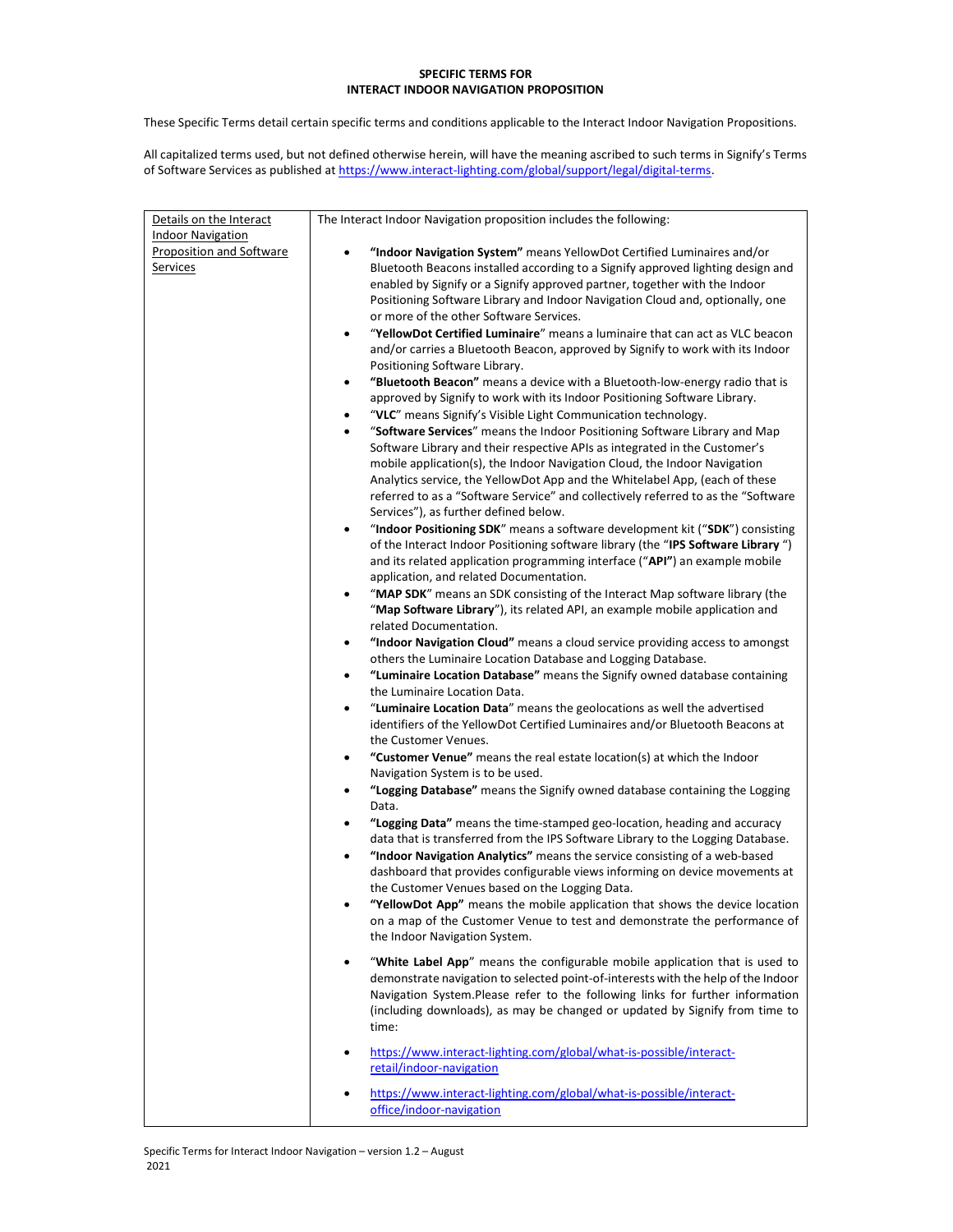| Hardware                  | The proper functionality of the Software Service requires YellowDot Certified Luminaires<br>and/or Bluetooth Beacons installed according to a Signify approved lighting design and                                                                                                                                                                                                                                                                                                                                                                                                                                                                                                                                                                                                                                                                                                                                                                                                                                                                                                                                                                                                                                                                                                                          |
|---------------------------|-------------------------------------------------------------------------------------------------------------------------------------------------------------------------------------------------------------------------------------------------------------------------------------------------------------------------------------------------------------------------------------------------------------------------------------------------------------------------------------------------------------------------------------------------------------------------------------------------------------------------------------------------------------------------------------------------------------------------------------------------------------------------------------------------------------------------------------------------------------------------------------------------------------------------------------------------------------------------------------------------------------------------------------------------------------------------------------------------------------------------------------------------------------------------------------------------------------------------------------------------------------------------------------------------------------|
|                           | enabled by Signify or a Signify approved partner.<br>To be able to use the Software Service, Customer must:                                                                                                                                                                                                                                                                                                                                                                                                                                                                                                                                                                                                                                                                                                                                                                                                                                                                                                                                                                                                                                                                                                                                                                                                 |
| <b>Other Requirements</b> | (a) Arrange proper Internet access. Signify shall not be responsible for any downtime in                                                                                                                                                                                                                                                                                                                                                                                                                                                                                                                                                                                                                                                                                                                                                                                                                                                                                                                                                                                                                                                                                                                                                                                                                    |
|                           | the Software Service due to lack of internet access by Customer;                                                                                                                                                                                                                                                                                                                                                                                                                                                                                                                                                                                                                                                                                                                                                                                                                                                                                                                                                                                                                                                                                                                                                                                                                                            |
|                           | (b)<br>Use one of the recommended operating systems, software tools and browsers as                                                                                                                                                                                                                                                                                                                                                                                                                                                                                                                                                                                                                                                                                                                                                                                                                                                                                                                                                                                                                                                                                                                                                                                                                         |
|                           | specified in the Documentation; and                                                                                                                                                                                                                                                                                                                                                                                                                                                                                                                                                                                                                                                                                                                                                                                                                                                                                                                                                                                                                                                                                                                                                                                                                                                                         |
|                           | obtain access rights from Signify (no functional accounts).<br>(c)                                                                                                                                                                                                                                                                                                                                                                                                                                                                                                                                                                                                                                                                                                                                                                                                                                                                                                                                                                                                                                                                                                                                                                                                                                          |
|                           | Signify shall not be responsible for, and does not guarantee the proper functioning of the<br>Software Services or any part thereof affected by, changes a) at the Customer Venue that<br>cause deviations from the Signify approved lighting design such as luminaires being<br>moved to new position, added or replaced, or b) other changes at or to the Customer<br>Venue that could cause lower system performance such as adding objects (banners,<br>decoration, devices) in the line of sight between mobile devices and luminaires or adding<br>large LCD screens or skylights. Customer is responsible to maintain conditions at the<br>Customer Venue for optimal performance of the Software Services by requesting updates<br>of the Luminaire Location Database if any of the events as set out under a) above occurs.                                                                                                                                                                                                                                                                                                                                                                                                                                                                        |
|                           | Signify may provide regular updates of the software libraries included in and other parts<br>of the SDKs. Customer shall maintain and keep all such software components as<br>integrated in its mobile applications up-to-date and shall as soon as practical update all its<br>installations thereof in accordance with any updates provided by Signify. Customer<br>acknowledges that this is an additional condition in respect of any warranty obligations or<br>obligations as part of technical support to be provided by Signify. If Signify indicates that<br>an update is mandatory, Customer shall implement that update within the time indicated<br>by Signify and if no such time is indicated as soon as possible after the provision of that<br>update by Signify. Signify maintains the right to stop supporting old version of any part of<br>the Software Services sixty days after notification of thereof. Updates are considered to<br>be patches to maintain functionality of the Software Services for e.g. new mobile phones<br>and operating system updates.<br>Signify may provide regular upgrades of the Software Services that may include new<br>functionalities. Signify may charge a fee for upgrades. Customer will be free to decide<br>whether to purchase any upgrades. |
|                           | The IPS Software Library and its related API can be used only on 1) Apple mobile devices<br>that have fully implemented and are running an iOS version that is actually supported by<br>Signify as set out in the latest version of the System Guide for Indoor Navigation as<br>published on https://www.interact-lighting.com/global/what-is-possible/interact-<br>retail/indoor-navigation (the "System Guide") and 2) Android devices have fully                                                                                                                                                                                                                                                                                                                                                                                                                                                                                                                                                                                                                                                                                                                                                                                                                                                        |
|                           | implemented and are running an Android Operating System that is actually supported by                                                                                                                                                                                                                                                                                                                                                                                                                                                                                                                                                                                                                                                                                                                                                                                                                                                                                                                                                                                                                                                                                                                                                                                                                       |
|                           | Signify as set out in the latest version of the System Guide.                                                                                                                                                                                                                                                                                                                                                                                                                                                                                                                                                                                                                                                                                                                                                                                                                                                                                                                                                                                                                                                                                                                                                                                                                                               |
|                           | Signify will use reasonable commercial efforts to keep the IPS Software Library and its<br>related API compatible with the most recent versions of these operating systems,                                                                                                                                                                                                                                                                                                                                                                                                                                                                                                                                                                                                                                                                                                                                                                                                                                                                                                                                                                                                                                                                                                                                 |
|                           | however, Signify does not provide any guarantee on this. Moreover, since the working of                                                                                                                                                                                                                                                                                                                                                                                                                                                                                                                                                                                                                                                                                                                                                                                                                                                                                                                                                                                                                                                                                                                                                                                                                     |
|                           | the IPS Library and its related API depends on the front-camera system used in mobile                                                                                                                                                                                                                                                                                                                                                                                                                                                                                                                                                                                                                                                                                                                                                                                                                                                                                                                                                                                                                                                                                                                                                                                                                       |
|                           | Apple and Android devices, Signify tests the compatibility of the IPS Library and its related<br>API on newly released phones and keeps a list of such mobile devices that are compatible                                                                                                                                                                                                                                                                                                                                                                                                                                                                                                                                                                                                                                                                                                                                                                                                                                                                                                                                                                                                                                                                                                                   |
|                           | with the IPS Library and its related API, which list is included in the Documentation that                                                                                                                                                                                                                                                                                                                                                                                                                                                                                                                                                                                                                                                                                                                                                                                                                                                                                                                                                                                                                                                                                                                                                                                                                  |
|                           | forms part of the Indoor Positioning SDK (the "Device List"). The IPS Library and its                                                                                                                                                                                                                                                                                                                                                                                                                                                                                                                                                                                                                                                                                                                                                                                                                                                                                                                                                                                                                                                                                                                                                                                                                       |
|                           | related API can be used only on Apple and Android devices listed on the Device List.                                                                                                                                                                                                                                                                                                                                                                                                                                                                                                                                                                                                                                                                                                                                                                                                                                                                                                                                                                                                                                                                                                                                                                                                                        |
|                           | Signify does not provide any guarantee or warranty on compatibility of its IPS Library and<br>its related API with any other devices or with new versions of devices on the Device List.                                                                                                                                                                                                                                                                                                                                                                                                                                                                                                                                                                                                                                                                                                                                                                                                                                                                                                                                                                                                                                                                                                                    |
| Other Understandings      | Signify may cease supporting/maintaining individual components, features or functionality                                                                                                                                                                                                                                                                                                                                                                                                                                                                                                                                                                                                                                                                                                                                                                                                                                                                                                                                                                                                                                                                                                                                                                                                                   |
|                           | of the Software Service upon 12 months' written notice to Customer.                                                                                                                                                                                                                                                                                                                                                                                                                                                                                                                                                                                                                                                                                                                                                                                                                                                                                                                                                                                                                                                                                                                                                                                                                                         |
|                           | On the written request of Customer, which request must be made within thirty (30) days                                                                                                                                                                                                                                                                                                                                                                                                                                                                                                                                                                                                                                                                                                                                                                                                                                                                                                                                                                                                                                                                                                                                                                                                                      |
|                           | after the date of termination, Signify shall make available to Customer the Customer Data                                                                                                                                                                                                                                                                                                                                                                                                                                                                                                                                                                                                                                                                                                                                                                                                                                                                                                                                                                                                                                                                                                                                                                                                                   |
|                           | for download via an internet connection in "comma separated value" (.csv) format with<br>attachments in their native format. After this 30-day period, Signify shall have no obligation                                                                                                                                                                                                                                                                                                                                                                                                                                                                                                                                                                                                                                                                                                                                                                                                                                                                                                                                                                                                                                                                                                                     |
|                           | to maintain or migrate any Customer Data. As used herein, "Customer Data" means                                                                                                                                                                                                                                                                                                                                                                                                                                                                                                                                                                                                                                                                                                                                                                                                                                                                                                                                                                                                                                                                                                                                                                                                                             |
|                           | electronic data or content submitted to and stored within the Software Service by                                                                                                                                                                                                                                                                                                                                                                                                                                                                                                                                                                                                                                                                                                                                                                                                                                                                                                                                                                                                                                                                                                                                                                                                                           |
|                           | Customer's Authorized Users in connection with the use of the Software Service.                                                                                                                                                                                                                                                                                                                                                                                                                                                                                                                                                                                                                                                                                                                                                                                                                                                                                                                                                                                                                                                                                                                                                                                                                             |